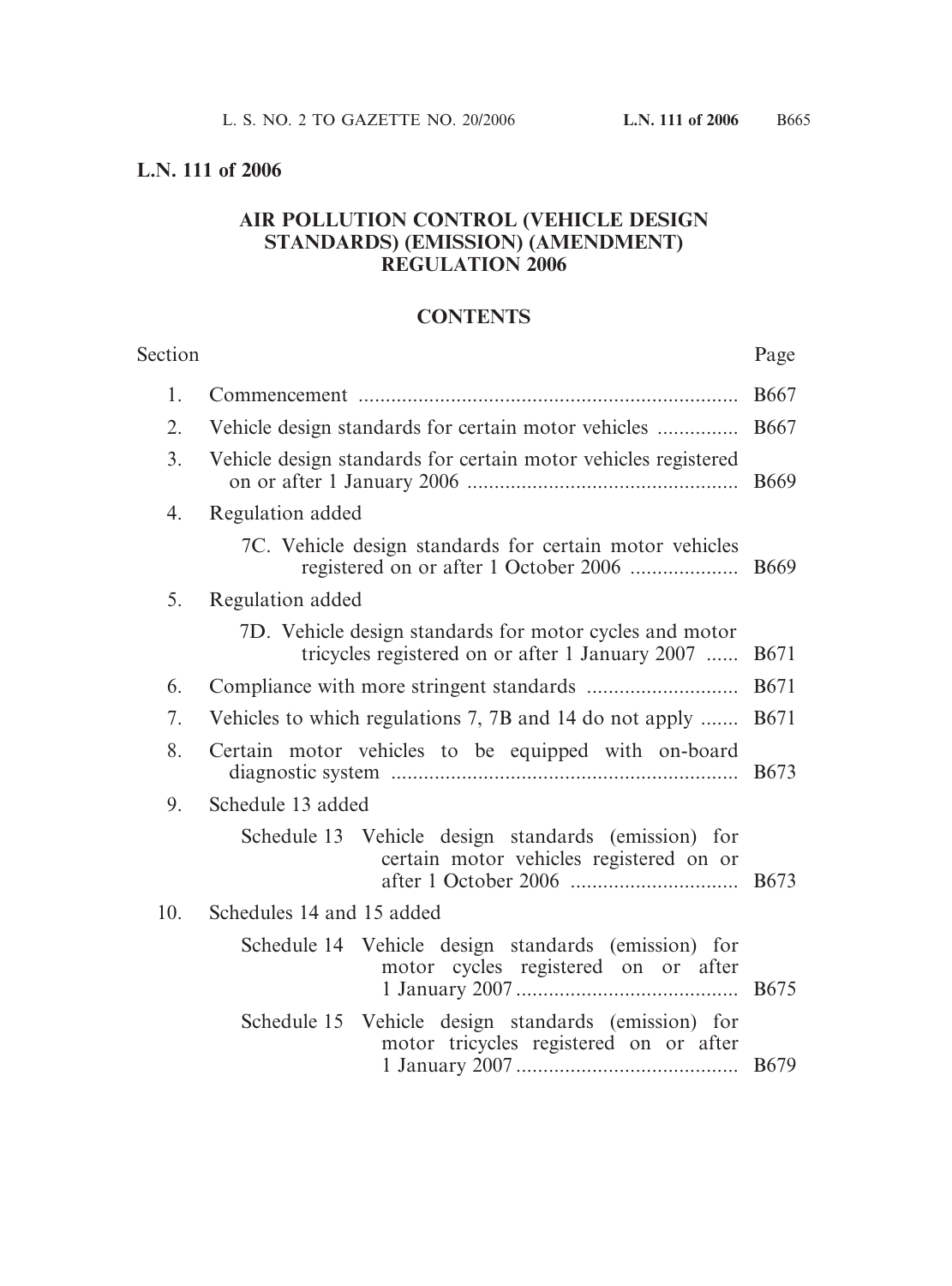#### **AIR POLLUTION CONTROL (VEHICLE DESIGN STANDARDS) (EMISSION) (AMENDMENT) REGULATION 2006**

(Made by the Secretary for the Environment, Transport and Works under section 43 of the Air Pollution Control Ordinance (Cap. 311) after consultation with the Advisory Council on the Environment)

#### **1. Commencement**

(1) This Regulation (other than sections 5 and 10) shall come into operation on 1 October 2006.

(2) Sections 5 and 10 shall come into operation on 1 January 2007.

#### **2. Vehicle design standards for certain motor vehicles**

Regulation 7(1) of the Air Pollution Control (Vehicle Design Standards) (Emission) Regulations (Cap. 311 sub. leg. J) is amended—

- (*a*) in paragraph  $(j)(v)$ , by repealing "on or after 1 August 2003" and substituting "between 1 August 2003 and 30 September 2006 (both dates inclusive)";
- (*b*) in paragraph ( *ja*)(iv), by repealing "on or after 1 August 2003" and substituting "between 1 August 2003 and 30 September 2006 (both dates inclusive)";
- (*c*) in paragraph (*k*)(iii), by repealing "on or after 1 October 2001" and substituting "between 1 October 2001 and 30 September 2006 (both dates inclusive)";
- (*d*) in paragraph (*ka*)(iii), by repealing "on or after 1 August 2003" and substituting "between 1 August 2003 and 30 September 2006 (both dates inclusive)";
- (*e*) in paragraph (*l*)(iii), by repealing "on or after 1 October 2001" and substituting "between 1 October 2001 and 30 September 2006 (both dates inclusive)";
- (*f*) in paragraph (*m*), by repealing "on or after 1 October 1999" and substituting "between 1 October 1999 and 31 December 2006 (both dates inclusive)";
- (*g*) in paragraph (*n*), by repealing "on or after 1 October 1999" and substituting "between 1 October 1999 and 31 December 2006 (both dates inclusive)".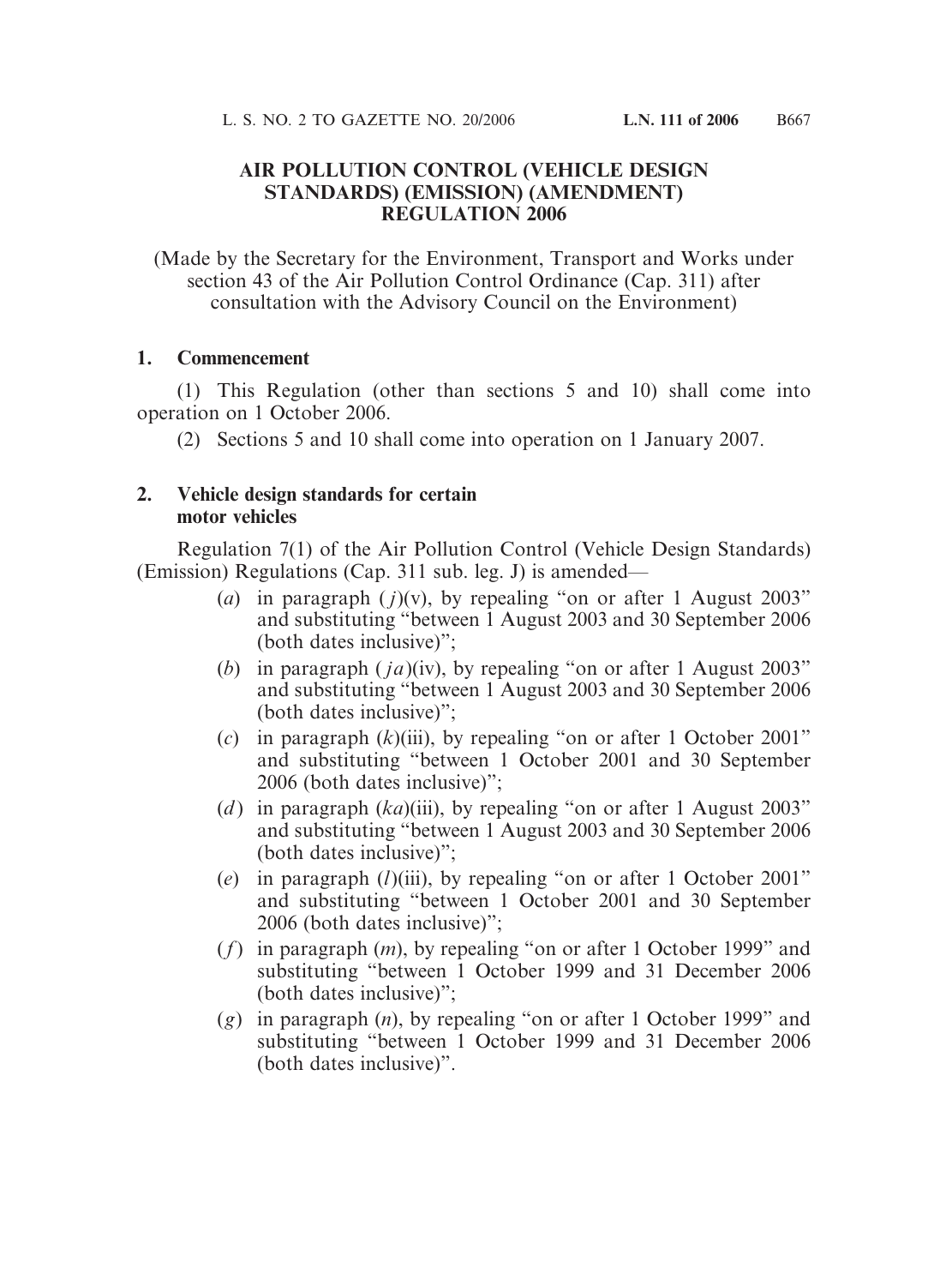## **3. Vehicle design standards for certain motor vehicles registered on or after 1 January 2006**

Regulation 7B(1) is amended—

- (*a*) in paragraph  $(f)(v)$ , by repealing "on or after 1 January 2006" and substituting "between 1 January 2006 and 31 December 2006 (both dates inclusive)";
- (*b*) in paragraph (*i*)(iii), by repealing "more than 1.7 tonnes but";
- (*c*) in paragraph  $(j)(iv)$ , by repealing "on or after 1 January 2006" and substituting "between 1 January 2006 and 31 December 2006 (both dates inclusive)";
- (*d*) in paragraph (*m*)(ii), by repealing "more than 1.7 tonnes but";
- (*e*) in paragraph (*n*)(v), by repealing "on or after 1 January 2006" and substituting "between 1 January 2006 and 31 December 2006 (both dates inclusive)";
- $(f)$  in paragraph  $(q)$ (iii), by repealing "more than 1.7 tonnes but".

# **4. Regulation added**

The following is added—

# "**7C. Vehicle design standards for certain motor vehicles registered on or after 1 October 2006**

- (1) Subject to regulation 9—
	- (*a*) every goods vehicle, light bus or bus which—
		- (i) is equipped with a positive-ignition engine;
		- (ii) is constructed to operate on unleaded petrol only;
		- (iii) has a design weight of more than 3.5 tonnes; and

(iv) is registered on or after 1 October 2006,

shall be so constructed that the emission from that goods vehicle, light bus or bus conforms to the standards specified in paragraph (*b*) or (*c*) of Schedule 13;

- (*b*) every goods vehicle, light bus or bus which—
	- (i) is equipped with a compression-ignition engine;
	- (ii) has a design weight of more than 3.5 tonnes; and
	- (iii) is registered on or after 1 October 2006,

shall be so constructed that the emission from that goods vehicle, light bus or bus conforms to the standards specified in paragraph (*a*), (*b*) or (*c*) of Schedule 13;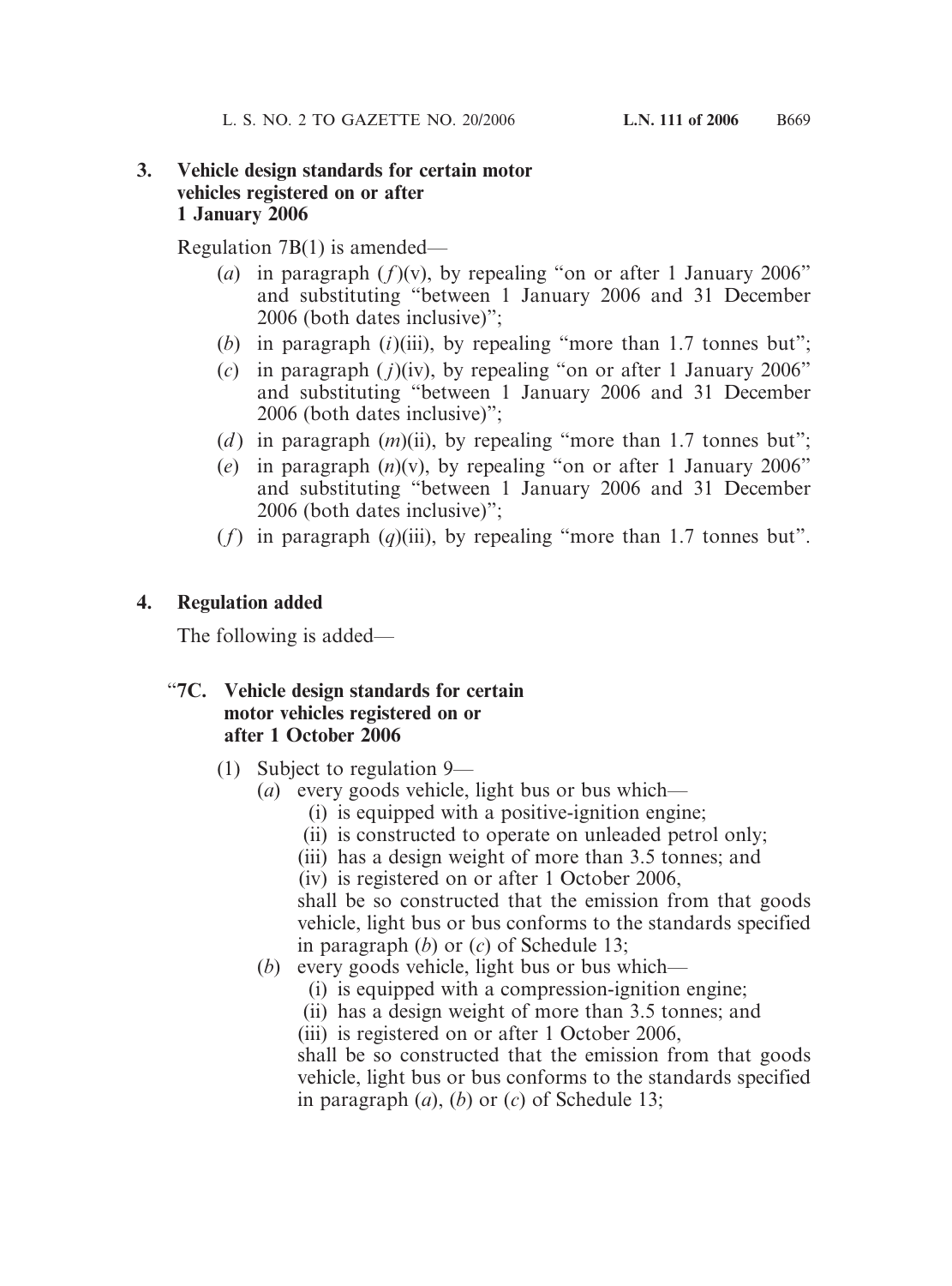- (*c*) every light bus which—
	- (i) is equipped with a positive-ignition engine;
	- (ii) is constructed to operate on liquefied petroleum gas only;
	- (iii) has a design weight of more than 3.5 tonnes; and
	- (iv) is registered on or after 1 October 2006,

shall be so constructed that the emission from that light bus conforms to the standards specified in paragraph (*a*), (*b*) or (*c*) of Schedule 13.

(2) In this regulation, "goods vehicle" (貨車), "light bus" (小型巴士) and "bus" ( $E \pm$ ) shall have the meanings assigned to them, respectively, in section 2 of the Road Traffic Ordinance (Cap. 374).".

## **5. Regulation added**

The following is added—

## "**7D. Vehicle design standards for motor cycles and motor tricycles registered on or after 1 January 2007**

(1) Subject to regulation 9, every motor cycle registered on or after 1 January 2007 shall be so constructed that the emission from that motor cycle conforms to the standards specified in paragraph (*a*), (*b*) or (*c*) of Schedule 14.

(2) Subject to regulation 9, every motor tricycle registered on or after 1 January 2007 shall be so constructed that the emission from that motor tricycle conforms to the standards specified in Schedule 15.".

# **6. Compliance with more stringent standards**

Regulation 8 is amended by adding ", 7C, 7D" after "7B".

## **7. Vehicles to which regulations 7, 7B and 14 do not apply**

Regulation 9 is amended—

- (*a*) in the heading, by adding "**, 7C, 7D**" after "**7B**";
- (*b*) by adding ", 7C, 7D" after "7B".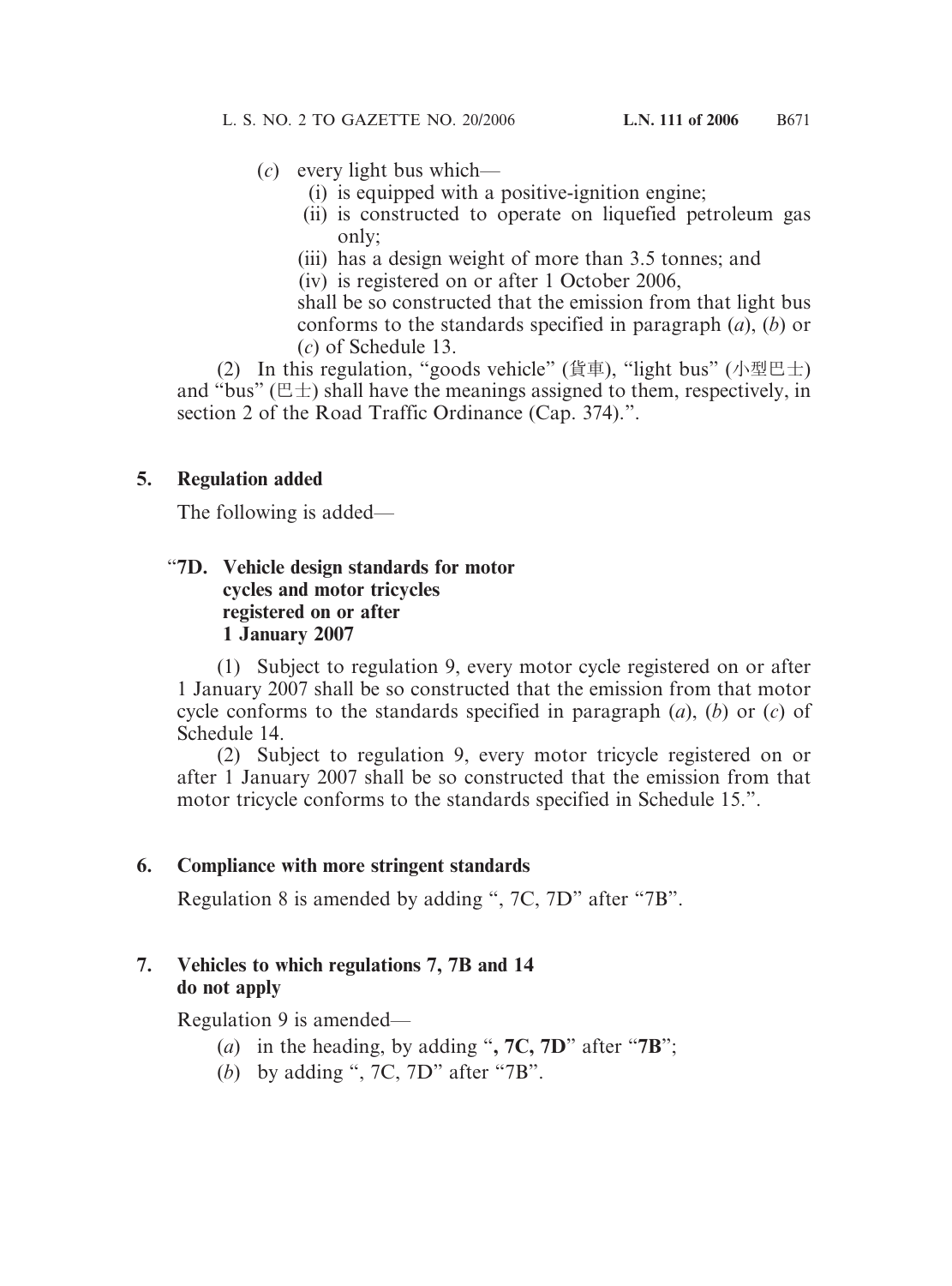#### **8. Certain motor vehicles to be equipped with on-board diagnostic system**

Regulation 14 is amended by adding—

"(7) Every motor vehicle under regulation  $7C(1)(b)$  shall be fitted with an on-board diagnostic system so constructed that it conforms to the requirements specified in—

- (*a*) the on-board diagnostic system specifications administered by the Environmental Protection Agency of the United States of America;
- (*b*) the on-board diagnostic system specifications stipulated in Directive 2005/55/EC made by the European Parliament and the Council; or
- (*c*) the on-board diagnostic system specifications administered by the Ministry of Land, Infrastructure and Transport of Japan.".

## **9. Schedule 13 added**

The following is added—

# "SCHEDULE 13 [reg. 7C]

#### VEHICLE DESIGN STANDARDS (EMISSION) FOR CERTAIN MOTOR VEHICLES REGISTERED ON OR AFTER 1 OCTOBER 2006

- (*a*) European Union Motor Vehicle Emission Standards
	- (i) All the testing procedures, requirements and emission limits as specified in Directive 2005/55/EC made by the European Parliament and the Council.
	- (ii) The emission of gaseous and particulate pollutants and opacity of smoke from the engine shall comply with the limit values set out in Row B1 of the Tables in Section 6.2.1 of Annex I to Directive 2005/55/EC made by the European Parliament and the Council as amended by Commission Directive 2005/78/EC.
	- (iii) All the type approval requirements as specified in Council Directive 70/156/EEC made by the Council as amended by its subsequent amendments up to and including amendments made by Commission Directive 2004/104/EC.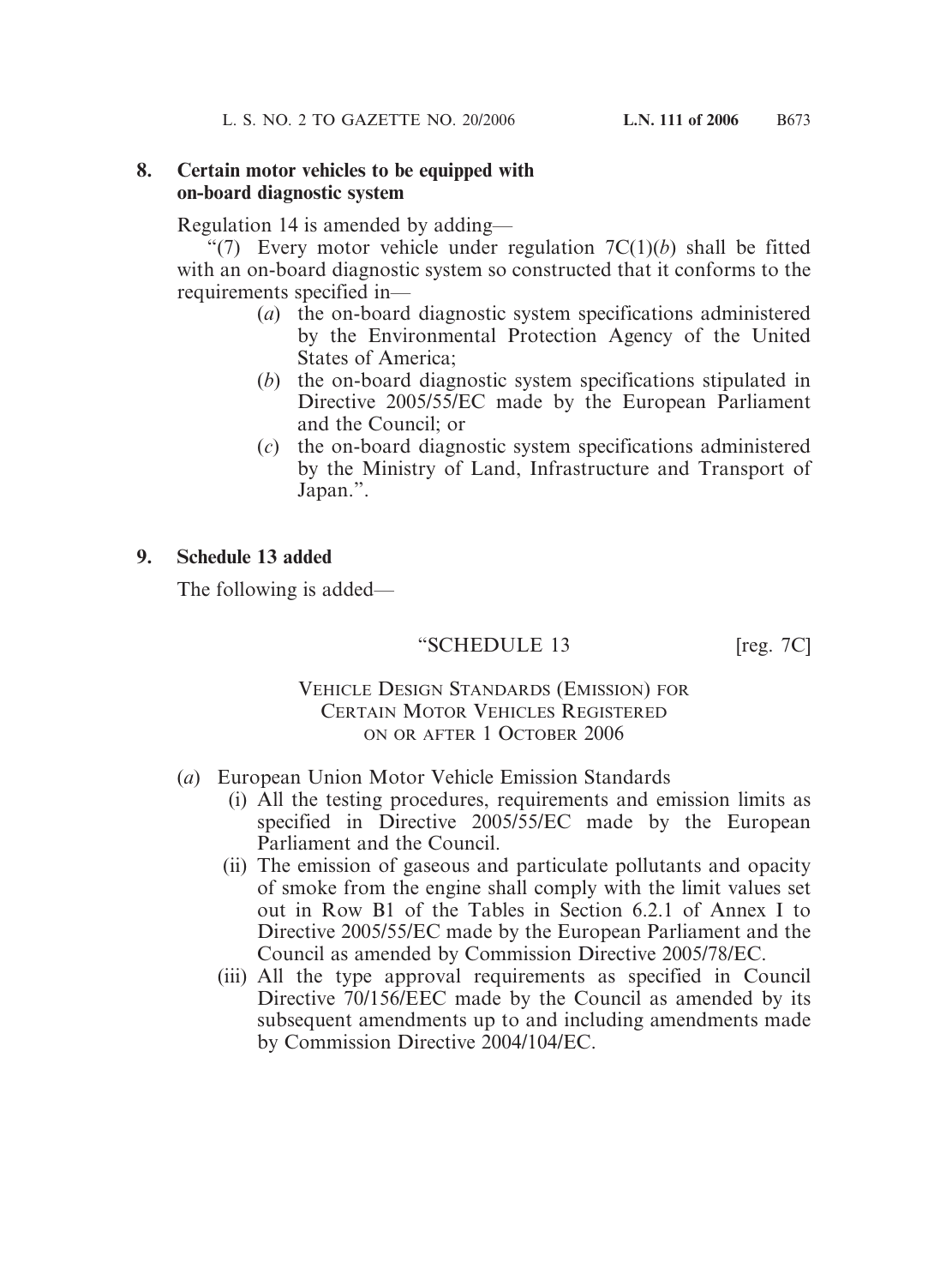- (*b*) United States of America Motor Vehicle Emission Standards
	- (i) All the testing procedures, requirements and emission limits as stated in the Code of Federal Regulations Title 40 Protection of Environment Part 86 Control of Emissions from new and in-use highway vehicles and engines of the United States of America.
	- (ii) The emission limit values shall comply with—
		- (A) emission standards for 2005 and later model year Otto-cycle heavy-duty engines and vehicles for positive-ignition engines; or
		- (B) emission standards and supplemental requirements for 2007 and later model year diesel heavy-duty engines for compression-ignition engines.
	- (iii) All the type approval requirements administered by the Environmental Protection Agency of the United States of America.
- (*c*) Japan Motor Vehicle Emission Standards
	- (i) All the testing procedures, requirements and emission limits as specified in the Safety Regulation for Road Vehicles (i.e. the Ministry of Transport Ordinance No. 67 of 28 July 1951) as amended by its subsequent amendments up to and including amendments made by Ministry of Land, Infrastructure and Transport Ordinances No. 49 of 6 April, 2005.
	- (ii) The emission limit values shall comply with the limit values set out in the New Long-term Regulation enforced on 1 October 2005.
	- (iii) All the type approval requirements administered by the Ministry of Land, Infrastructure and Transport of Japan.".

### **10. Schedules 14 and 15 added**

The following are added—

# "SCHEDULE 14 [reg. 7D]

## VEHICLE DESIGN STANDARDS (EMISSION) FOR MOTOR CYCLES REGISTERED ON OR AFTER 1 JANUARY 2007

(*a*) European Union Motor Cycle Emission Standards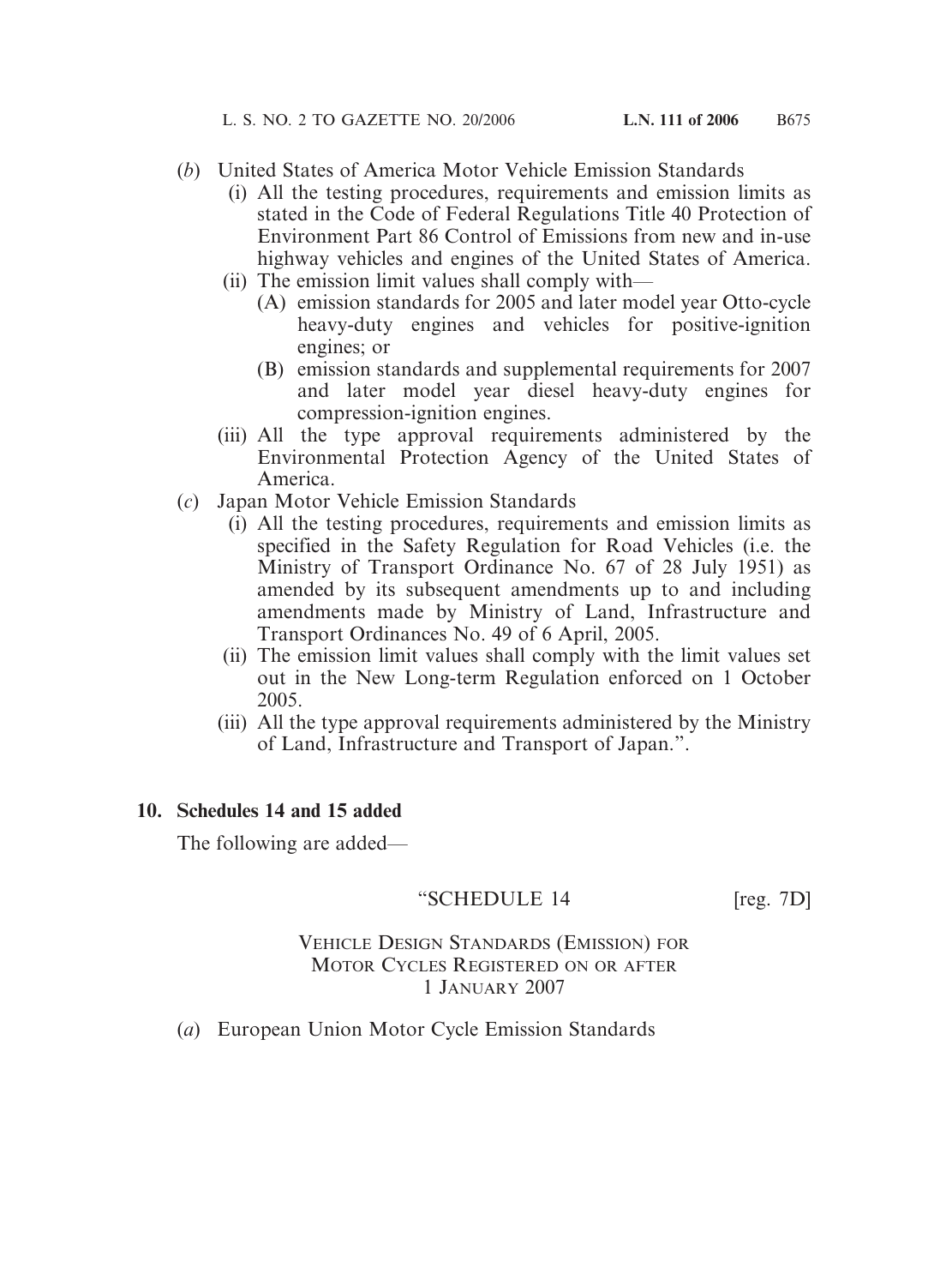- (i) All the testing procedures, requirements and emission limits as specified in Directive 97/24/EC made by the European Parliament and the Council as amended by its subsequent amendments up to and including amendments made by Directive 2005/30/EC made by the European Parliament and the Council.
- (ii) The emission limit values for Type I test shall comply with the limit values set out in Row B of the Table in Chapter 5, Annex II, Section 2.2.1.1.5 to Directive 97/24/EC made by the European Parliament and the Council as amended by its subsequent amendments up to and including amendments made by Directive 2005/30/EC made by the European Parliament and the Council.
- (iii) All the type approval requirements as specified in Directive 2002/24/EC made by the European Parliament and the Council as amended by its subsequent amendments up to and including amendments made by Directive 2005/30/EC made by the European Parliament and the Council.
- (*b*) United States of America Motor Cycle Emission Standards
	- (i) All the testing procedures, requirements and emission limits as stated in the Code of Federal Regulations Title 40 Protection of Environment Parts 9, 86, 90 and 1051 Control of Emissions from highway motor cycles of the United States of America.
	- (ii) The emission limit values shall comply with emission standards for 2006 and later model year motor cycles.
	- (iii) All the type approval requirements administered by the Environmental Protection Agency of the United States of America.
- (*c*) Japan Motor Cycle Emission Standards
	- (i) All the testing procedures, requirements and emission limits as specified in the Safety Regulation for Road Vehicles (i.e. the Ministry of Transport Ordinance No. 67 of 28 July 1951) as amended by its subsequent amendments up to and including amendments made by Ministry of Land, Infrastructure and Transport Ordinances No. 49 of 6 April, 2005 and Ministry of Land, Infrastructure and Transport Notice No. 909 of 29 August 2005.
	- (ii) The emission limit values shall comply with the limit values set out in the Ministry of Land, Infrastructure and Transport Notice No. 909 of 29 August 2005.
	- (iii) All the type approval requirements administered by the Ministry of Land, Infrastructure and Transport of Japan.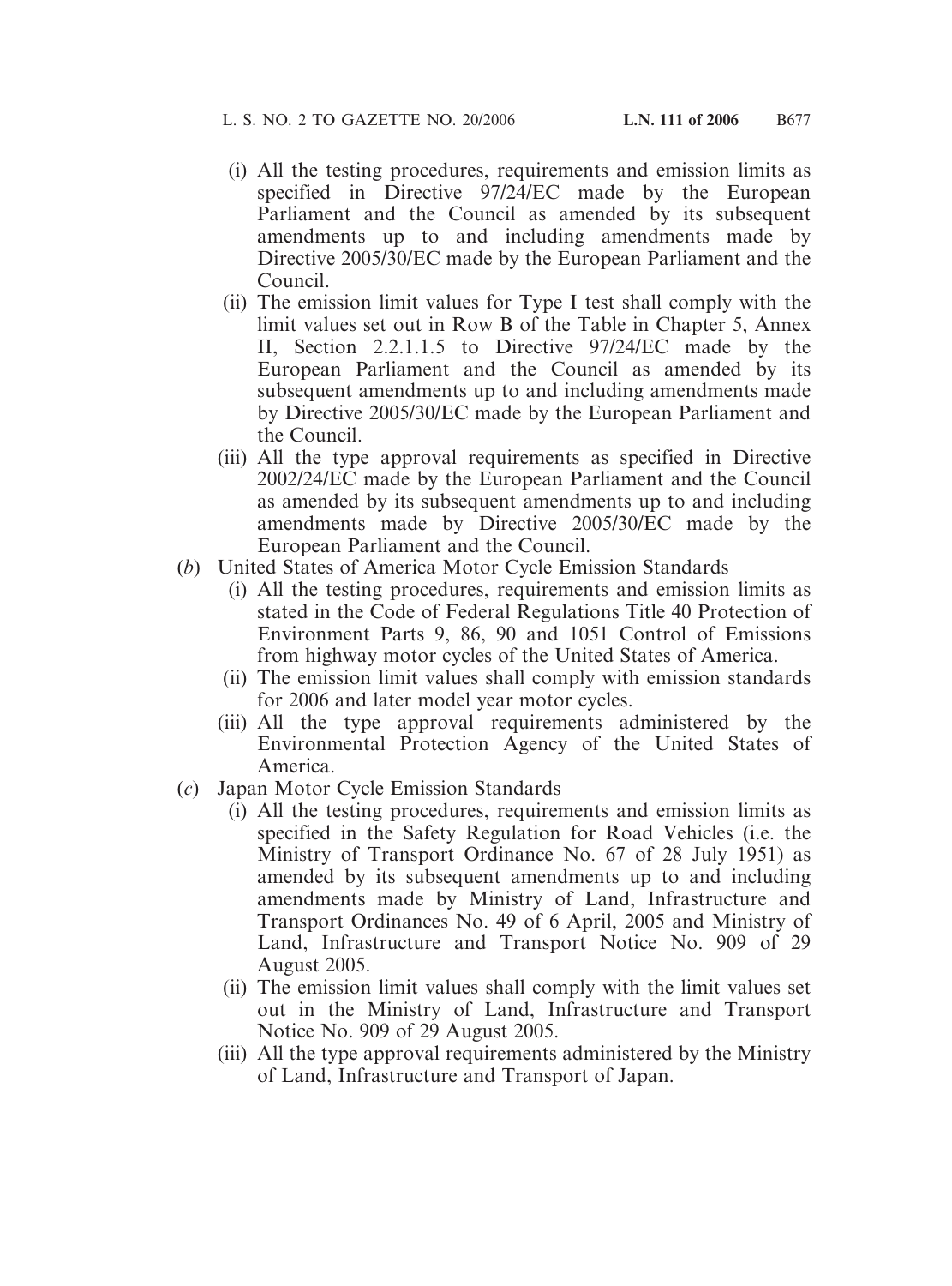### SCHEDULE 15 [reg. 7D]

#### VEHICLE DESIGN STANDARDS (EMISSION) FOR MOTOR TRICYCLES REGISTERED ON OR AFTER 1 JANUARY 2007

European Union Motor Tricycle Emission Standards

- (i) All the testing procedures, requirements and emission limits as specified in Directive 97/24/EC made by the European Parliament and the Council as amended by its subsequent amendments up to and including amendments made by Directive 2005/30/EC made by the European Parliament and the Council.
- (ii) The emission limit values for Type I test shall comply with the limit values set out in Row A of the Table in Chapter 5, Annex II, Section 2.2.1.1.5 to Directive 97/24/EC made by the European Parliament and the Council as amended by its subsequent amendments up to and including amendments made by Directive 2005/30/EC made by the European Parliament and the Council.
- (iii) All the type approval requirements as specified in Directive 2002/24/EC made by the European Parliament and the Council as amended by its subsequent amendments up to and including amendments made by Directive 2005/30/EC made by the European Parliament and the Council.".

Dr. Sarah LIAO Secretary for the Environment, Transport and Works

3 May 2006

#### **Explanatory Note**

This Regulation amends the Air Pollution Control (Vehicle Design Standards) (Emission) Regulations (Cap. 311 sub. leg. J). The purpose, mainly, is to impose more stringent vehicle design standards on certain motor vehicles, in order to reduce the emission of air pollutants from them.